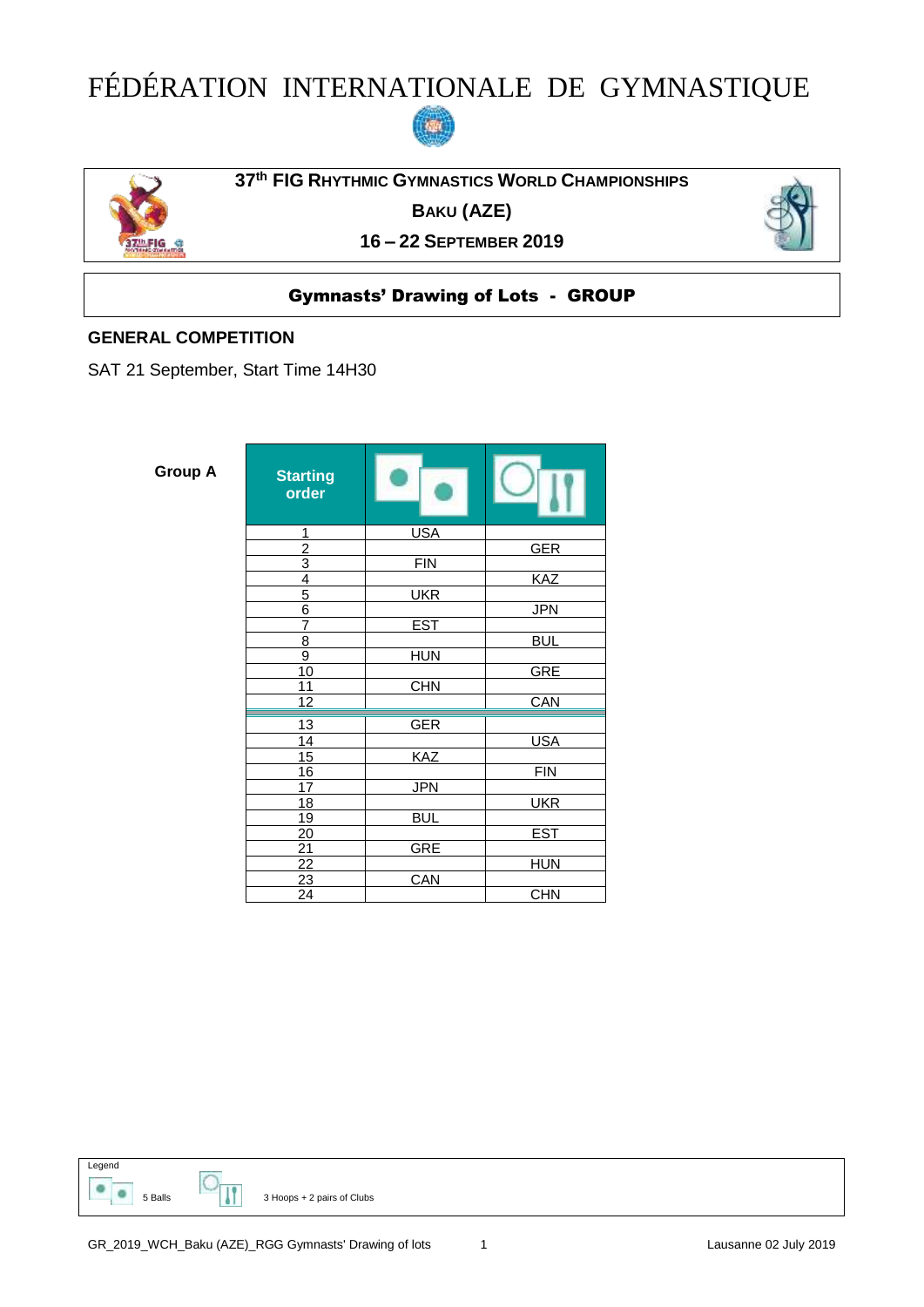## **GENERAL COMPETITION**

## SAT 21 September, Start Time 18H30

| rour |  |  |
|------|--|--|
|      |  |  |

| Group B | <b>Starting</b><br>order |            |            |
|---------|--------------------------|------------|------------|
|         | 1                        | <b>ESP</b> |            |
|         | $\overline{2}$           |            | <b>RUS</b> |
|         | $\overline{3}$           | <b>POL</b> |            |
|         | $\overline{4}$           |            | <b>UZB</b> |
|         | $\overline{5}$           | <b>BRA</b> |            |
|         | $\overline{6}$           |            | <b>MEX</b> |
|         | $\overline{7}$           | <b>ITA</b> |            |
|         | 8                        |            | <b>ISR</b> |
|         | $\overline{9}$           | <b>FRA</b> |            |
|         | 10                       |            | <b>BLR</b> |
|         | 11                       | <b>PRK</b> |            |
|         | 12                       |            | <b>AZE</b> |
|         | 13                       | <b>RUS</b> |            |
|         | 14                       |            | <b>ESP</b> |
|         | 15                       | <b>UZB</b> |            |
|         | 16                       |            | <b>POL</b> |
|         | 17                       | <b>MEX</b> |            |
|         | 18                       |            | <b>BRA</b> |
|         | 19                       | <b>ISR</b> |            |
|         | 20                       |            | <b>ITA</b> |
|         | $\overline{21}$          | <b>BLR</b> |            |
|         | $\overline{22}$          |            | <b>FRA</b> |
|         | $\overline{23}$          | <b>AZE</b> |            |
|         | 24                       |            | <b>PRK</b> |
|         |                          |            |            |